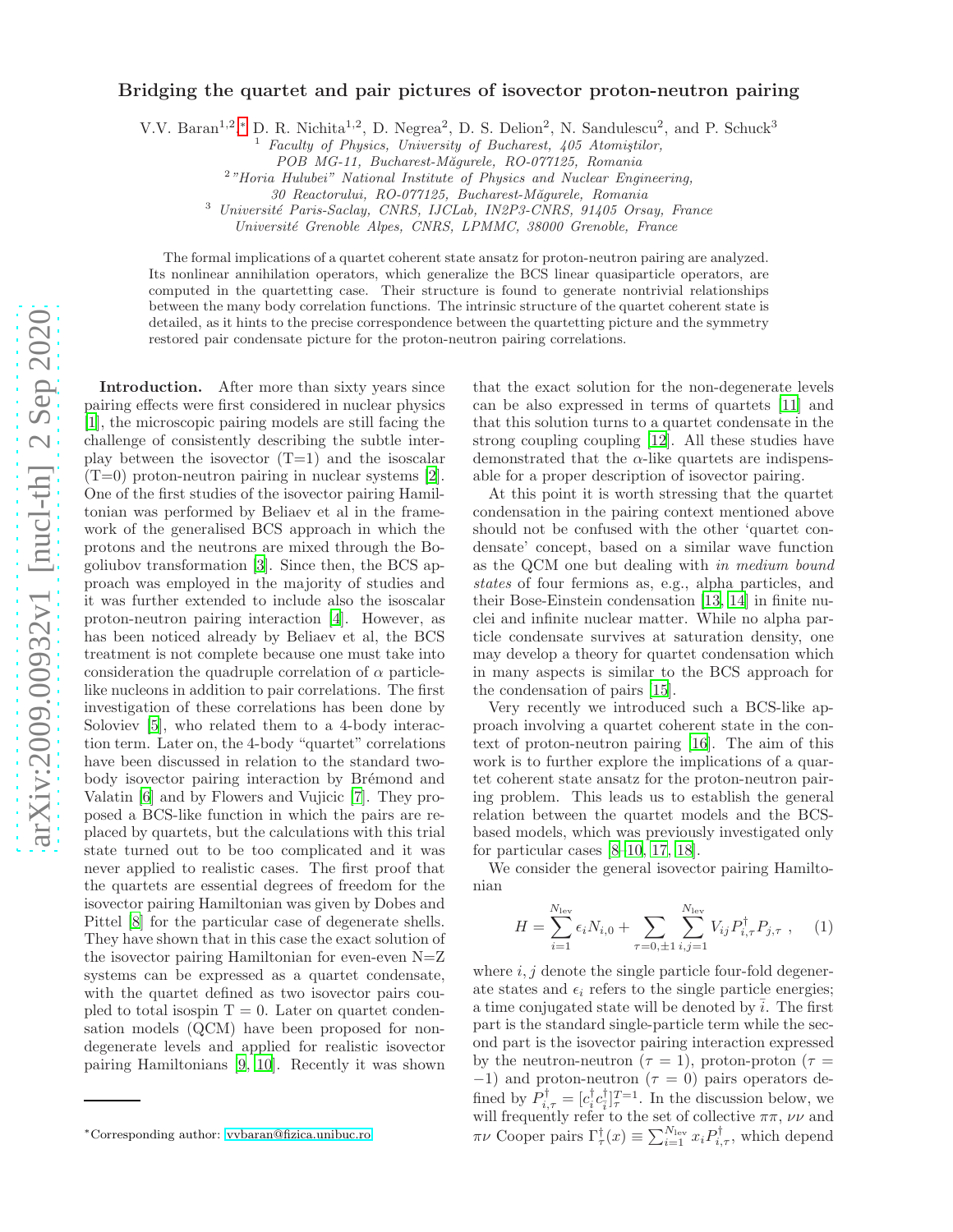on a set of mixing amplitudes  $x_i$ ,  $i = 1, 2, ..., N_{\text{lev}}$ . We denote by  $q_i^{\dagger} = \nu_{i,\uparrow}^{\dagger} \nu_{i,\downarrow}^{\dagger} \pi_{i,\uparrow}^{\dagger} \pi_{i,\downarrow}^{\dagger}$  the isoscalar quartet operator that fills completely the level i.

The BCS-like quartet coherent state ansatz introduced in Ref. [\[16\]](#page-5-15) is written in terms of the QCM collective quartet operator  $Q^{\dagger}(x) \equiv \sqrt{3} \left[ \Gamma^{\dagger} \Gamma^{\dagger} \right]^{T=0} \equiv$  $2\Gamma_1^{\dagger}(x)\Gamma_{-1}^{\dagger}(x) - [\Gamma_0^{\dagger}(x)]^2$  as

$$
|QBCS\rangle = \exp[Q^{\dagger}]|0\rangle = \sum_{n} \frac{1}{n!} [Q^{\dagger}]^{n} |0\rangle . \quad (2)
$$

Below, we shall explore in more detail the particular consequences of its coherent state character.

The paper concentrates on formal aspects of pairing and quartetting. We will first show that QBCS of Eq. (2) can be annihilated by a non-linear transformation of fermion operators (mixing singles and triples and/or doubles with quadruples). This is in analogy to the well-known, simpler case where a quasi-particle operator annihilates the BCS state. We will discuss how the former can open very interesting possibilities of calculus with the quartet coherent states. An interesting aspect will be that QBCS can be written as a Hubbard-Stratonovich transformation of a single particle field. This will help to show that the number projected QBCS is analytically equivalent to the number projected BCS for  $T = 0$  states. For  $T > 0$ states the equivalence will be shown only numerically, getting very close to 100%.

QBCS annihilation operators. One of the major advantages of the BCS approach is the possibility of describing the paired system in a picture of weakly interacting "quasiparticles", whose associated operators obey an annihilation condition with respect to the correlated BCS vacuum. Despite its nonlinear character, the above quartet-BCS state still admits a generalized class of annihilation operators, due to its coherent state nature [\[15](#page-5-14)]. However, at variance with the linear quasiparticles of the BCS case, the annihilation operators in the quartetting case do not obey simple linear equations of motion. For a specific particle operator c and for a specific pair operator  $P \sim c \, c$ , the general annihilation operators may be computed as

<span id="page-1-1"></span>
$$
\alpha = c + [Q^{\dagger}, c],
$$
  
\n
$$
\beta = P + [Q^{\dagger}, P]_{(2)} + \frac{1}{2} [Q^{\dagger}, P]_{(3,1)},
$$
\n(3)

where we used the decomposition  $[Q^{\dagger}, P]_{\dagger} \equiv$  $[Q^{\dagger}, P]_{(2)} + [Q^{\dagger}, P]_{(3,1)}$  which is of the form  $c^{\dagger}c^{\dagger} +$  $c^{\dagger}c^{\dagger}c^{\dagger}c$ . Explicitly, a proton-like annihilation operator of the QBCS state has the form

<span id="page-1-0"></span>
$$
\alpha_{i,\uparrow} = \pi_{i,\uparrow} - 2 x_i \pi_{i,\downarrow}^{\dagger} \Gamma_1^{\dagger}(x) + \sqrt{2} x_i \nu_{i,\downarrow}^{\dagger} \Gamma_0^{\dagger}(x) , \quad (4)
$$

involving the annihilation of a particle and the creation of a particle dressed by a collective pair. Analogous relations hold for the other spin-isospin combinations.

The specific form of these nonlinear annihilation operators has interesting consequences; one in particular is the existence of a nontrivial connection between the two-body normal densities and the fourbody anomalous densities. To see this, evaluate the average  $\langle QBCS | \pi_{i,\uparrow}^{\dagger} \alpha_{i,\uparrow} + \pi_{i,\downarrow}^{\dagger} \alpha_{i,\downarrow} | QBCS \rangle = 0$  by using Eq. [\(4\)](#page-1-0). This leads to the occupations expressed in terms of the quartetting tensor as

<span id="page-1-3"></span>
$$
n_i = \langle \pi_{i,\uparrow}^{\dagger} \pi_{i,\uparrow} + \pi_{i,\downarrow}^{\dagger} \pi_{i,\downarrow} \rangle = 2 x_i \sum_j x_j \langle [P_i^{\dagger} P_j^{\dagger}]^{T=0} \rangle ,
$$
\n(5)

where the averaging is performed on the QBCS state. It follows that the total number of quartets may be expressed as the average of the collective quartet operator as

$$
n_q = \langle QBCS | Q^{\dagger}(x) | QBCS \rangle . \tag{6}
$$

This is a generalization of the simple BCS case with the ground state  $|BCS\rangle \sim \exp[\Gamma^{\dagger}(x)]|0\rangle$  and the annihilation operators  $\alpha_{i,\uparrow} = c_{i,\uparrow} - x_i c_{i,\downarrow}^{\dagger}$ . Here the occupations may be computed from  $0 = \langle c_{i,\uparrow}^{\dagger} \alpha_{i,\uparrow} \rangle =$  $n_i/2 - x_i \langle c_{i,\uparrow}^{\dagger} c_{i,\downarrow}^{\dagger} \rangle$ . It follows that the number of pairs is given by the average of the collective pair operator

$$
n_p = \sum_i n_i/2 = \langle BCS|\Gamma^{\dagger}(x)|BCS\rangle . \tag{7}
$$

For the BCS case, we may also introduce the occupation and unoccupation amplitudes and recover the familiar form  $n_p = \sum_i x_i \langle c_{i,\uparrow}^\dagger c_{i,\downarrow}^\dagger \rangle = \sum_i (v_i/u_i) u_i v_i =$  $\sum_i v_i^2$ .

Returning to the second class of pair-like QBCS annihilation operators, the expressions resulting from Eq. [\(3\)](#page-1-1), for each isovector pair  $P_{k,\tau}$ , are

<span id="page-1-2"></span>
$$
\beta_{k,\pm 1} = P_{k,\pm 1} - x_k^2 P_{k,\mp 1}^\dagger - 2x_k \Gamma_{\mp 1}^\dagger \n+ x_k \Gamma_{\mp 1}^\dagger N_{k,\pm 1} - x_k \Gamma_0^\dagger T_{k,\mp 1} ,\n\beta_{k,0} = P_{k,0} + x_k^2 P_{k,0}^\dagger + 2x_k \Gamma_0^\dagger \n+ x_k \Gamma_1^\dagger T_{k,-1} - x_k \Gamma_{-1}^\dagger T_{k,1} - \frac{1}{2} x_k \Gamma_0^\dagger N_{k,0} ,
$$
\n(8)

involving pair creation and annihilation terms, together with a nonlinear pair dressed by the particle number and isospin operators,  $T_{i,1} = -(\pi_{i,\uparrow}^{\dagger} \nu_{i,\uparrow} +$  $\pi_{i,\downarrow}^{\dagger} \nu_{i,\downarrow}$   $\frac{1}{\sqrt{2}}$  and  $T_{i,-1} = -T_{i,1}^{\dagger}$ . Remarkably, there is another nonlinear combination that commutes exactly with the quartet operator. Explicitly, with

$$
\eta_k \equiv \Gamma_1^{\dagger} T_{k,-1} - \Gamma_{-1}^{\dagger} T_{k,1} + \frac{1}{2} \Gamma_0^{\dagger} N_{k,0} - \frac{1}{2} x_k P_{k,0}^{\dagger} \sum_j N_{j,0} ,
$$
\n(9)

we have  $[Q^{\dagger}, \eta] = 0$  and thus  $\eta_k | QBCS \rangle = 0$ . Because the isospin operators,  $T_{\pm 1} = \sum_{k} T_{k,\pm 1}$ , obey  $[Q^{\dagger}, T_{\pm 1}] = 0$ , they also annihilate the isospin conserving QBCS state,  $T_{\pm 1}$ | $QBCS$  = 0.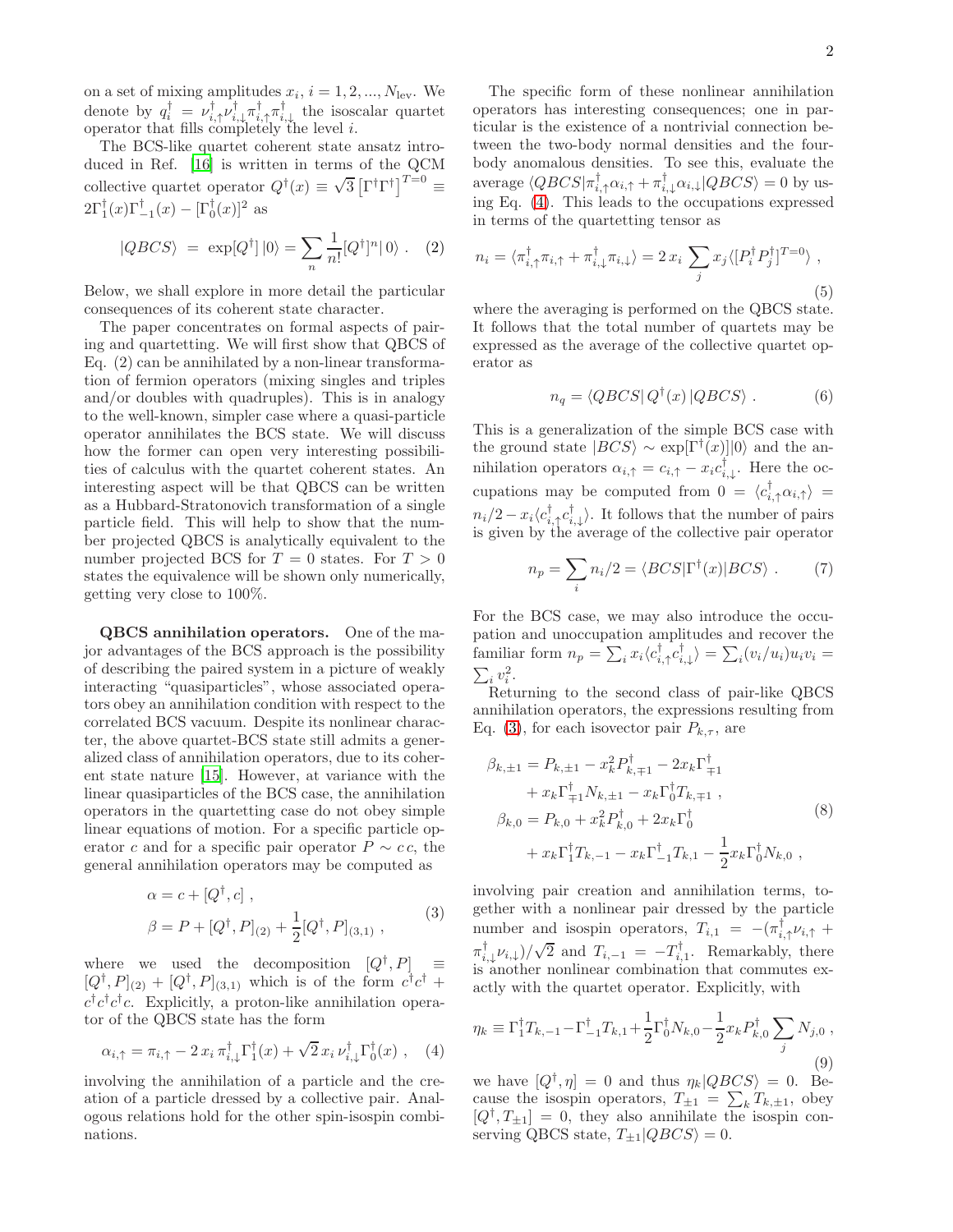The annihilation of the QBCS state by the operators  $\eta_k$  and  $T_{\pm 1}$  leads to the fact that the operators in Eq. [\(8\)](#page-1-2) are not actually uniquely defined. We could add to any of the  $\beta$ 's an arbitrary combination of  $\eta$  and  $PT$  and still obtain a valid pair-like annihilation operator. This freedom could allow for new treatments to be consistently developed for the pairing Hamiltonian, in analogy with Refs. [\[15,](#page-5-14) [19](#page-5-18)], as will be explored in future works.

Structure of the QBCS state. Computations with the nonlinear QBCS ansatz are made tractable in Ref. [\[16\]](#page-5-15) by a linearization procedure for the exponent. The quartet operator is first expressed as the square of a rotated collective pair  $\gamma$ ,  $Q = \vec{\gamma}^{\dagger} \cdot \vec{\gamma}^{\dagger}$ , defined by  $\gamma_{\tau}^{\dagger} = \sum_{j=1}^{N_{\text{lev}}} x_j p_{j,\tau}^{\dagger}$ , where

<span id="page-2-3"></span>
$$
p_{j,1}^{\dagger} = i(P_{j,1}^{\dagger} - P_{j,-1}^{\dagger})/\sqrt{2}, \ p_{j,2}^{\dagger} = (P_{j,1}^{\dagger} + P_{j,-1}^{\dagger})/\sqrt{2},
$$
  

$$
p_{j,3}^{\dagger} = -iP_{j,0}^{\dagger}.
$$
 (10)

Note that this choice is not unique. A Hubbard-Stratonovich transformation is then used to represent the quartet coherent state as a combination of general isovector pair BCS states,

<span id="page-2-0"></span>
$$
\exp(Q^{\dagger}) = \exp(\vec{\gamma}^{\dagger} \cdot \vec{\gamma}^{\dagger}) =
$$
\n
$$
\int d^{3}z \exp\left(-\vec{z}^{2}/4 + \vec{z} \cdot \vec{\gamma}^{\dagger}\right) =
$$
\n
$$
\int d^{3}z e^{-\vec{z}^{2}/4} \prod_{i=1}^{N_{\text{lev}}} (1 + x_{i}\vec{z} \cdot \vec{p}_{i}^{\dagger} + x_{i}^{2}\vec{z}^{2} q_{i}^{\dagger}/2) ,
$$
\n(11)

where we omitted the overall normalization factor. In this way, we obtain a superposition of standard BCS states, each factorized as a product over the single particle levels.

To better understand this specific pattern of partial symmetry breaking, it is instructive to pass to spherical coordinates in Eq. [\(11\)](#page-2-0) and write the quartet coherent state as

<span id="page-2-1"></span>
$$
\exp(Q^{\dagger}) = \int_0^{\infty} dz \, z^2 e^{-z^2/4} \int_{S^2} d\hat{n} \, \exp(z \, \hat{n} \cdot \vec{\gamma}^{\dagger}). \tag{12}
$$

Naturally, the isospin projection is already implemented by the angular integration. To see this, consider the coherent state of the isovector pair  $\vec{\gamma}$  integrated over all directions in isospace,

<span id="page-2-2"></span>
$$
j_0^{\dagger} \equiv \int_{S^2} d\hat{n} \exp(\hat{n} \cdot \vec{\gamma}^{\dagger})
$$
  
= 
$$
\sum_{k=0}^{\infty} \frac{(\vec{\gamma}^{\dagger} \cdot \vec{\gamma}^{\dagger})^k}{(2k+1)!} = \sum_{k=0}^{\infty} \frac{(Q^{\dagger})^k}{(2k+1)!} = j_0(i\sqrt{Q^{\dagger}}),
$$
 (13)

which is formally the expansion of a spherical Bessel function of imaginary argument (hence the name). The basic information about the quartet correlations is thus already contained in this simpler ansatz; by

projecting onto good particle number, we always recover the QCM state,

$$
\mathcal{P}_{n_q} \exp(Q^{\dagger}) |0\rangle = \mathcal{P}_{n_q} j_0^{\dagger} |0\rangle = (Q^{\dagger})^{n_q} |0\rangle . \qquad (14)
$$

We interpret now the role of the radial integral in Eq. [\(12\)](#page-2-1) as just changing the mixing between the components having different particle numbers.

The analytic expressions of the norm function and of the Hamiltonian average on the  $j_0^{\dagger}$  state may be obtained simply by dropping the radial integrals from the QBCS expressions (see Ref. [\[16\]](#page-5-15), Supplemental Material). Remarkably, identical expressions were reported in Refs. [\[20,](#page-5-19) [21\]](#page-5-20), in the context of the symmetry restored BCS approach. The definition itself of the  $j_0^{\dagger}$  state hints at a precise relationship with the projected BCS state, which we detail below.

BCS Symmetry restoration for  $T = 0$ . The generalised BCS equations for isovector pairing in even-even  $N = Z$  systems present two degenerate solutions with gap parameters  $\Delta_{\nu} = \Delta_{\pi} = \Delta, \Delta_{\pi\nu} = 0$ , and  $\Delta_{\nu} = \Delta_{\pi} = 0, \Delta_{\pi\nu} = \Delta$  (for a proof, see [\[17\]](#page-5-16)). The corresponding BCS states are given by

<span id="page-2-4"></span>
$$
|BCS_I\rangle = \exp[\Gamma_1^{\dagger}(x)] \exp[\Gamma_{-1}^{\dagger}(x)] |0\rangle ,
$$
  

$$
|BCS_{II}\rangle = \exp[\Gamma_0^{\dagger}(x)] |0\rangle .
$$
 (15)

Techniques for projecting these solutions onto good particle number and isospin have been developed in [\[20](#page-5-19)[–26\]](#page-5-21), with their connection to the quartet models only being mentioned for particular cases in Refs. [\[8](#page-5-7), [17,](#page-5-16) [18\]](#page-5-17).

Here, we establish the correspondence in the general case by analytically performing the projection operation on the BCS state, and recovering a version of the  $j_0^{\dagger}$  ansatz of Eq. [\(13\)](#page-2-2). For simplicity, we consider the axially symmetric state  $|BCS_{II}\rangle$  with  $T_z = 0$  and we employ the isospin projection operator [\[27\]](#page-5-22)

$$
\mathcal{P}_{T;T_z=0} = \int_{S^2} d\hat{n} \, D_{00}^{T*}(\hat{n}) \, R(\hat{n}) \;, \tag{16}
$$

written in terms of a Wigner D-matrix and of the rotation operator in isospin space  $R(\hat{n})$ , which may be factorized as  $R(\hat{n}) = \prod_{i=1}^{N_{\text{lev}}} R_i(\hat{n})$ . Given the isoscalar character of the fully occupied single particle level  $q_i^{\dagger}|0\rangle$ , the only nontrivial term involves the rotation of the one-pair state. The isospin rotation operator  $R_i(\hat{n}) = \exp(-i \varphi \hat{T}_z) \exp(-i \theta \hat{T}_y)$  acting on a  $T_z = 0$ pair state is effectively

$$
R_i(\hat{n}) P_{i,0}^{\dagger} R_i(\hat{n})^{-1} = i \,\hat{n} \cdot \vec{p}_i^{\dagger} \,, \tag{17}
$$

involving the same rotated pairs  $\vec{p}_i^{\dagger}$  of Eq. [\(10\)](#page-2-3) used to bring the collective quartet operator to a diagonal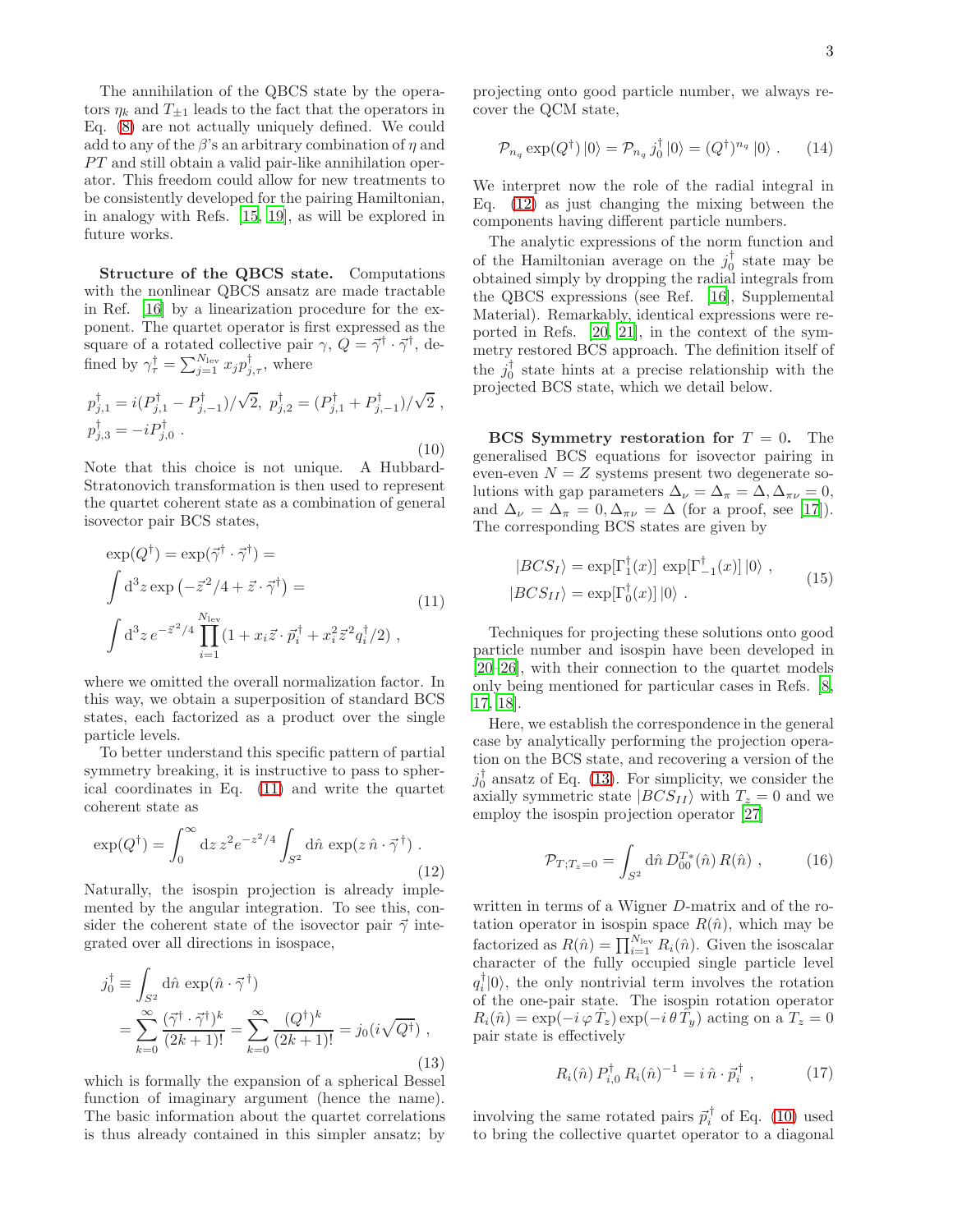form. The isospin rotated BCS state becomes

$$
R(\hat{n})|BCS_{II}\rangle = \prod_{k=1}^{N_{\text{lev}}} (1 + i x_k \,\hat{n} \cdot \vec{p}_k^{\dagger} - x_k^2 q_k^{\dagger}/2)|0\rangle
$$
  
= 
$$
\exp(i \,\hat{n} \cdot \vec{\gamma}^{\dagger}). \tag{18}
$$

This implies that the isospin projected BCS may be written as

$$
\mathcal{P}_{T;T_z=0}|BCS_{II}\rangle = \int_{S^2} d\hat{n} D_{00}^{T*}(\hat{n}) \exp(i \,\hat{n} \cdot \vec{\gamma}^\dagger) . \tag{19}
$$

In particular, the  $T = 0$  component is simply

$$
\mathcal{P}_{T=0}|BCS_{II}\rangle = \int_{S^2} d\hat{n} \exp(i\,\hat{n}\cdot\vec{\gamma}^\dagger) \n= \sum_{k=0}^{\infty} \frac{(-\vec{\gamma}^\dagger \cdot \vec{\gamma}^\dagger)^k}{(2k+1)!} = \sum_{k=0}^{\infty} \frac{(-Q^\dagger)^k}{(2k+1)!} = j_0(\sqrt{Q^\dagger}),
$$
\n(20)

which is nothing else than Eq. [\(13\)](#page-2-2) evaluated with imaginary mixing amplitudes or, equivalently, originating from the ansatz  $\exp(-Q^{\dagger}).$ 

This proves the general equivalence of the projected BCS and QCM approaches, for the isovector pairing correlations in the  $T = 0$  ground state of  $N = Z$  eveneven nuclei, i.e.

$$
\mathcal{P}_{T=0}^{\mathcal{N}=4n_q} |BCS\rangle = (Q^{\dagger})^{n_q} |0\rangle = |QCM\rangle . \tag{21}
$$

Before detailing with the  $N > Z$  case below, we remark the possibility of establishing nontrivial connections between the correlation functions also for the particle number projected QCM state, based on the above annihilation operators. We write Eq. [\(4\)](#page-1-0) in schematic form  $\alpha = c + c^{\dagger} c^{\dagger} c^{\dagger}$ , and project the annihilation condition  $\alpha \exp[Q^{\dagger}]|0\rangle = 0$  onto a fixed particle number, which singles out two terms. A proper particle-like annihilation operator for the QCM state may then be expressed in terms of the inverse amplitude coherent quartet, which satisfies  $Q(1/x) Q^{\dagger}(x) | QCM \rangle = \lambda | QCM \rangle$ , with  $\lambda$  a numerical factor (for details see Appendix A of [\[28\]](#page-5-23)). We obtain e.g., for the proton-like annihilation operator,

$$
\left[\pi_{i,\uparrow} + \frac{n_q}{\lambda} [Q^\dagger, \pi_{i,\uparrow}] Q\left(\frac{1}{x}\right)\right] |QCM\rangle = 0 \qquad (22)
$$

where the commutator can be read off Eq. [\(4\)](#page-1-0). In analogy with Eq. [\(5\)](#page-1-3) for the quartet coherent state, we may obtain a relation between the particle and the quartet densities on the QCM state of the form  $\langle QCM|c^\dagger c|QCM \rangle = \langle QCM|c^\dagger c^\dagger c^\dagger c^\dagger cccc|QCM \rangle.$ 

This is perfectly analogous to the simple singlespecies BCS case, where the quasiparticle action on the BCS state  $(c_{i,\uparrow} - x_i c_{i,\downarrow}^{\dagger}) \exp[\Gamma^{\dagger}(x)]|0\rangle = 0$  may be projected to obtain the nonlinear annihilation relation

$$
\[c_{i,\uparrow} - \frac{x_i}{N_{\text{lev}} - n + 1} c_{i,\downarrow}^{\dagger} \Gamma\left(\frac{1}{x}\right) \] [\Gamma^{\dagger}(x)]^n |0\rangle = 0 \tag{23}
$$

We may then find the connection between the particle and the pair densities on the projected BCS state  $|PBCS\rangle = [\Gamma^{\dagger}(x)]^n |0\rangle$  as

$$
\langle c_{i,\uparrow}^{\dagger} c_{i,\uparrow} \rangle = \frac{x_i}{N_{\text{lev}} - n + 1} \sum_{j=1}^{N_{\text{lev}}} \frac{1}{x_j} \langle P_i^{\dagger} P_j \rangle \tag{24}
$$

Similar relationships may be established also for higher order correlation functions, which could enable new ways of solving the pairing problem, e.g. within the recent many body bootstrap approach [\[29](#page-5-24), [30](#page-5-25)].

QCM vs projected BCS for  $N > Z$ . In the QCM quartetting approach, the states for  $N > Z$ systems are constructed by appending to the  $N =$ Z ansatz additional coherent pairs [\[9](#page-5-8)]. A state with  $n_p$  excess neutron pairs and  $n_q$  quartets, having  $T =$  $T_z = n_p$  is defined as the particular combination

<span id="page-3-0"></span>
$$
|QCM(T = T_z = n_p)\rangle = [\Gamma_1^{\dagger}(y)]^{n_p} [Q^{\dagger}(x)]^{n_q} |0\rangle.
$$
\n(25)

Here, one allows the extra collective pairs  $\Gamma_1^{\dagger}(y)$  to have a different structure than the pairs  $\Gamma^{\dagger}(x)$  forming the quartets. The same idea may be applied to the BCS ansatz: below, we consider the pair condensates of Eq. [\(15\)](#page-2-4) to have different mixing amplitudes. Note that we also have to append a  $\nu\nu$  pair condensate to the  $\pi\nu$  condensate in this  $N > Z$  case. In this section, we define  $|BCS_{II}\rangle = \exp[\Gamma_1^{\dagger}(y)] \exp[\Gamma_0^{\dagger}(x)] |0\rangle$ . We consider as illustrative examples an  $N = 4, Z = 2$ system and an  $N = 6, Z = 2$  system. The particle number and isospin projected combinations are

<span id="page-3-1"></span>
$$
\mathcal{P}_{T=T_z=1}^{\mathcal{N}=6} |BCS_I\rangle = (\Gamma_{1,x}^\dagger Q_y^\dagger - 3\Gamma_{1,y}^\dagger [\Gamma_x^\dagger \Gamma_y^\dagger]^{T=0}) |0\rangle ,
$$
\n(26a)

<span id="page-3-2"></span>
$$
\mathcal{P}_{T=T_z=1}^{\mathcal{N}=6} |BCS_{II}\rangle = (2\Gamma_{1,y}^{\dagger} Q_x^{\dagger} - \Gamma_{1,x}^{\dagger} [\Gamma_x^{\dagger} \Gamma_y^{\dagger}]^{T=0}) |0\rangle ,
$$
\n(26b)

$$
\mathcal{P}_{T=T_z=2}^{\mathcal{N}=8} |BCS_I\rangle =
$$
  
\n
$$
(5\left[\Gamma_{1,y}^{\dagger}\right]^2 \left[\Gamma_y^{\dagger}\Gamma_x^{\dagger}\right]^{T=0} - 2\Gamma_{1,y}^{\dagger}\Gamma_{1,x}^{\dagger} Q_y^{\dagger}\right)|0\rangle,
$$
\n(26c)

$$
\mathcal{P}_{T=T_z=2}^{\mathcal{N}=8} |BCS_{II}\rangle = (11 \left[\Gamma_{1,y}^{\dagger}\right]^2 Q_x^{\dagger} + 4 \left[\Gamma_{1,x}^{\dagger}\right]^2 Q_y^{\dagger} - 12 \Gamma_{1,x}^{\dagger} \Gamma_{1,y}^{\dagger} \left[\Gamma_x^{\dagger} \Gamma_y^{\dagger}\right]^{T=0}) |0\rangle , \qquad (26d)
$$

with the notation  $\Gamma_x^{\dagger} = \Gamma^{\dagger}(x)$ ,  $Q_y^{\dagger} = Q^{\dagger}(y)$  etc. Naturally, there are multiple options of coupling various pairs to a given total isospin, and the QCM ansatz of Eq. [\(25\)](#page-3-0) is just a particular choice. Interestingly, the QCM choice does not appear in all previous expressions.

With the states (26), we performed variation-afterprojection calculations for a picket-fence model of eight doubly degenerate levels, of single particle energies  $\epsilon_k = k - 1$ , and with a state independent interaction of strength G. The analytical expressions for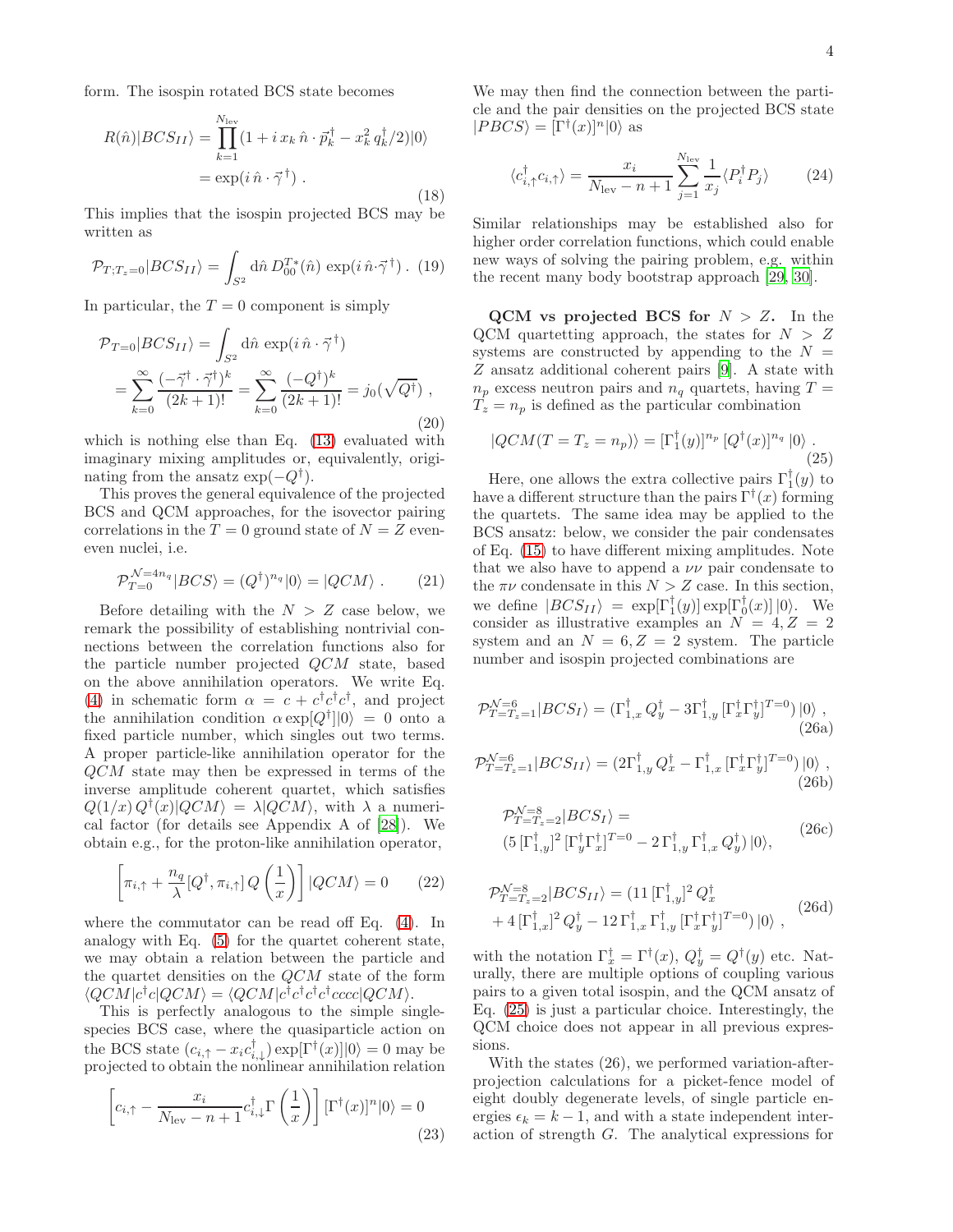

FIG. 1: Error in the correlation energy  $E_c = E(G) - E(G = 0)$  (a) and overlaps (b) for the states (26) relative to the QCM state (25), versus the interaction strength G (in units of the level spacing). The results are for two protons and four neutrons on eight equidistant levels. To indicate the results we use the notations: " $\Gamma_x Q_x$ " for the state  $\Gamma^{\dagger}(x)Q^{\dagger}(x)|0\rangle$  of Eq. [\(25\)](#page-3-0) with equal pair and quartet amplitudes  $x = y$ ; " $\Gamma_x[\Gamma_x \Gamma_y]_0$ " for the state  $\Gamma_1^{\dagger}(x)[\Gamma^{\dagger}(x)\Gamma^{\dagger}(y)]^{T=0}|0\rangle$ ; " $P_{NT}|BCS\rangle_{1,2}$ " for the projected BCS states of Eqs. [\(26a,](#page-3-1)[26b\)](#page-3-2).

the average of the isovector pairing Hamiltonian on the states (26) were derived with the Cadabra2 computer algebra system [\[31](#page-5-26)] using the method presented in Refs. [\[32](#page-5-27), [33](#page-6-0)].

In all cases, we obtained a very good agreement between the projected BCS and the QCM results. For the chosen model, the overlaps do not decrease lower than 0.999, and the relative errors in the correlation energies do not exceed 0.5%. We present in Fig. 1 the results for the lightest  $N = 4, Z = 2$  system; the agreement between projected BCS and QCM improves for heavier systems (we note that the QCM ansatz gives a higher correlation energy in all cases).

Note that even in the case of equal pair and quartet mixing amplitudes  $(x = y)$  the results are still good: the obtained overlaps with the QCM state (having  $x \neq y$ ) are always greater than 0.98, and the errors in the correlation energies are always smaller than 8%. In this case, all analytical expressions for the projected BCS states reduce to the QCM ansatz of Eq. [\(25\)](#page-3-0) with  $x = y$ .

In constructing the QCM ansatz for  $N > Z$  systems, Ref. [\[9\]](#page-5-8) mentions the necessity of a different structure for the excess collective neutron pairs with respect to the collective pairs forming the quartet, as to reproduce the Hartree-Fock limit. However, the present results indicate that while the  $x = y$  choice introduces significant errors, it preserves the correct behaviour in the weak pairing regime. Indeed, the Hartree-Fock vacuum may be obtained as a limit of the  $x = y$  QCM ansatz by suitably scaling the mixing amplitudes. For the  $N = 4, Z = 2$  and  $N = 6, Z = 2$ systems with the scalings  $w_{\varepsilon} = (1/\varepsilon, \varepsilon^2, 0, 0, \dots)$  and  $z_{\varepsilon} = (1/\varepsilon, \varepsilon, \varepsilon, 0, 0, \dots)$ , we obtain

$$
\Gamma_1^{\dagger}(w_{\epsilon}) Q^{\dagger}(w_{\varepsilon}) \sim q_1^{\dagger} P_{2,1}^{\dagger} + \mathcal{O}(\varepsilon) ,
$$
\n
$$
[\Gamma_1^{\dagger}(z_{\varepsilon})]^2 Q^{\dagger}(z_{\varepsilon}) \sim q_1^{\dagger} P_{2,1}^{\dagger} P_{3,1}^{\dagger} + \mathcal{O}(\varepsilon) .
$$
\n(27)

which reduce to the exact Hartree-Fock state in the  $\varepsilon \to 0$  limit.

Summary and Conclusions. We presented an attempt at bridging the descriptions of the protonneutron isovector pairing correlations in the symmetry preserving quartet picture and in the mean-field paircondensate picture.

For both the coherent and the projected state, the nonlinear annihilation operators are shown to generate nontrivial connections between the many-body correlation functions. A possible application of these relations would be to consider the novel quantum many-body bootstrap approach [\[29](#page-5-24), [30](#page-5-25)] and to implement the condensate property of the ansatz in terms of these constraints for the correlation functions. This would enable a numerically unified description, based on a quartet coherent state, of both nuclear matter and finite nuclei. The same framework could be generalized to quartetting in condensed matter systems e.g., to the study of bi-exciton condensation in semiconductors or trapped fermionic atoms in optical lattices.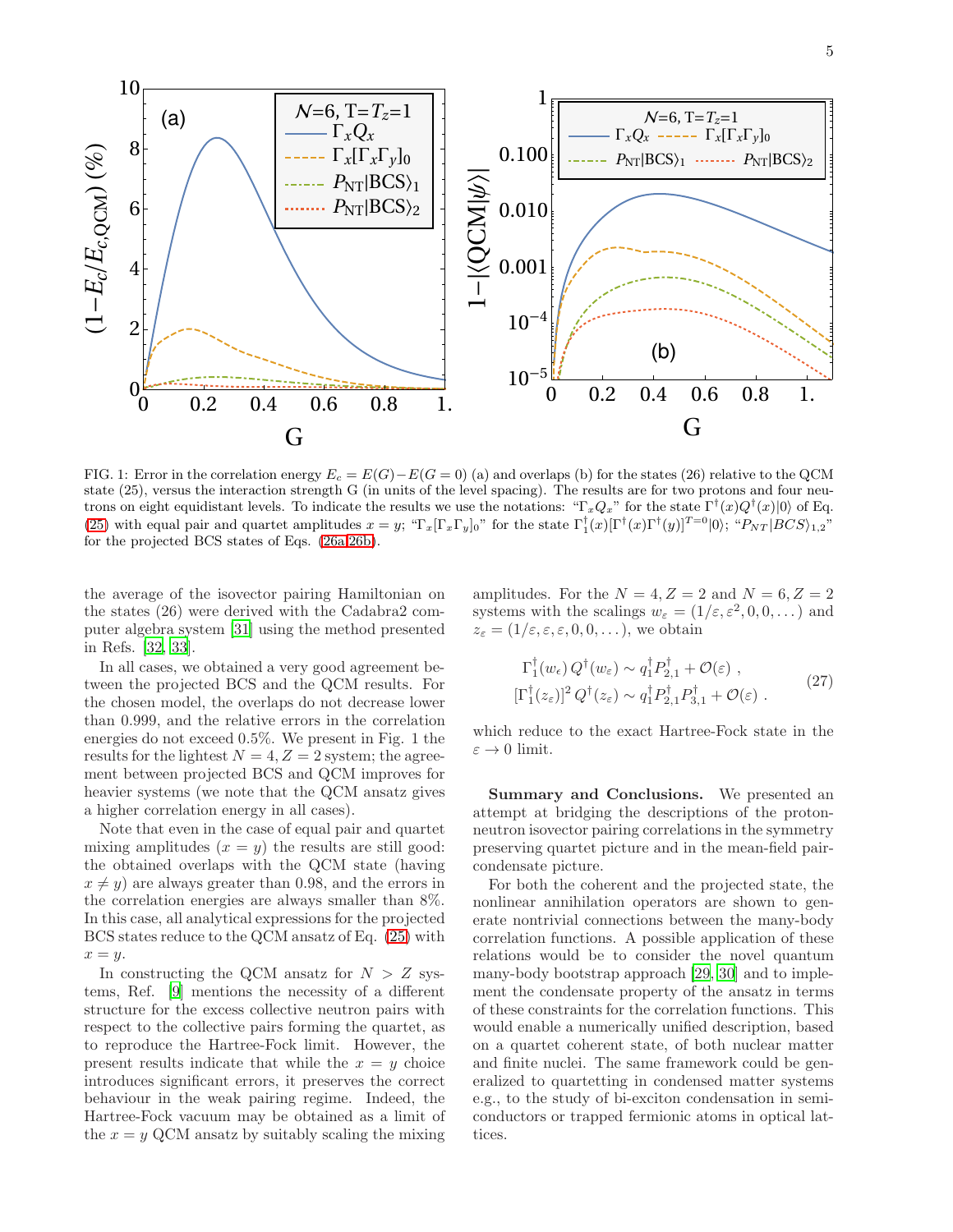Then, inspired by the structure of the quartet coherent state, we have shown that the QCM ansatz for the ground state of even-even  $N = Z$  systems can be obtained by projecting out the particle number and the isospin from a proton-neutron BCS state. For the  $N > Z$  systems the  $P_{NT}$ BCS and QCM states are not analytically equivalent. However, their overlaps are very close to one. The numerical  $P_{NT}BCS$  calculations indicate that the particular way of coupling various pairs to the total isospin of the  $N > Z$  system does not influence much the final results as long as the trial states obeys the correct symmetry constraints. An interesting question is whether these facts hold in

the case of an isovector-isoscalar pairing Hamiltonian. This issue we intend to address in a future study.

## Acknowledgments

<span id="page-5-20"></span><span id="page-5-19"></span><span id="page-5-18"></span><span id="page-5-17"></span>This work was supported by a grant of the Romanian Ministry of Education and Research, CNCS - UEFISCDI, project number PN-III-P1-1.1-PD-2019- 0346, within PNCDI III, and PN-19060101/2019- 2022.

<span id="page-5-27"></span><span id="page-5-26"></span><span id="page-5-25"></span><span id="page-5-24"></span><span id="page-5-23"></span><span id="page-5-22"></span><span id="page-5-21"></span><span id="page-5-16"></span><span id="page-5-15"></span><span id="page-5-14"></span><span id="page-5-13"></span><span id="page-5-12"></span><span id="page-5-11"></span><span id="page-5-10"></span><span id="page-5-9"></span><span id="page-5-8"></span><span id="page-5-7"></span><span id="page-5-6"></span><span id="page-5-5"></span><span id="page-5-4"></span><span id="page-5-3"></span><span id="page-5-2"></span><span id="page-5-1"></span><span id="page-5-0"></span>

| sky, Phys. Rev. C 80, 044335 (2009), URL<br>[1] A. Bohr, B. R. Mottelson, and D. Pines,                                |
|------------------------------------------------------------------------------------------------------------------------|
| 110,<br>(1958),<br>Phys.<br>Rev.<br>936<br>URL<br>https://link.aps.org/doi/10.1103/PhysRevC.80.044335.                 |
| https://link.aps.org/doi/10.1103/PhysRev.110.936. [18] A. Romero, J. Dobaczewski, and A. Pastore, Physics              |
| $[2]$ S.<br>Frauendorf<br>and<br>А.<br>Macchiavelli,<br>Letters B 795, 177 (2019), ISSN 0370-2693, URL                 |
| Particle<br>Physics<br>Progress in<br>and<br>Nuclear<br>http://www.sciencedirect.com/science/article/pii/S037026931930 |
| ISSN<br>24<br>(2014),<br>0146-6410,<br>URL<br>$ 19 $ P. Schuck,<br>International<br>Journal of Mod-<br>78.             |
| http://www.sciencedirect.com/science/article/pii/S0146641014000465.<br>E<br>29,<br>2050023<br>(2020),                  |
| [3] B. N. Belyaev, V. B. Zacharev and V. G. Solovev, J.<br>https://doi.org/10.1142/S0218301320500238,<br>URL           |
| Exptl. Theoret. Phys. 38, 952 (1960).<br>https://doi.org/10.1142/S0218301320500238.                                    |
| [20] M. Kyotoku and H.-T. Chen, Journal of Physics<br>[4] A. L. Goodman, Adv. Nuc. Phys. 11, 263 (1979).               |
| [5] V. G. Soloviev, Nucl. Phys. 18, 161 (1960).<br>G: Nuclear Physics 5, 1649 (1979),<br>URL                           |
| https://doi.org/10.1088%2F0305-4616%2F5%2F12%2F007.<br>[6] B. Brémond and J. Valatin, Nuclear Physics                  |
| $(1963)$ , ISSN 0029-5582,<br>$[21]$ M.<br>Kyotoku<br>H.-T.<br>41,<br>640<br>URL<br>and<br>Chen,<br>Phys.              |
|                                                                                                                        |
| http://www.sciencedirect.com/science/article/pii/0029568263905431. 36,<br>(1987),<br>1144<br>URL                       |
| [7] B. Flowers and M. Vujicic, Nuclear Physics<br>https://link.aps.org/doi/10.1103/PhysRevC.36.1144.                   |
| ISSN<br>[22] H.-T. Chen, H. Mther, and A. Faessler, Nuclear<br>586<br>(1963),<br>$0029 - 5582,$<br>URL<br>49.          |
| http://www.sciencedirect.com/science/article/pii/002958882032397, 445 (1978), ISSN 0375-9474, URL                      |
| S.<br>Pittel,<br>Dobes<br>and<br>Phys.<br>http://www.sciencedirect.com/science/article/pii/0375947478901<br>$ 8 $ J.   |
| C<br>57.<br>688<br>URL<br>Rev.<br>(1998),<br>[23] A. A. Raduta and E. Moya de Guerra, Annals of                        |
| Physics 284, 134 (2000), ISSN 0003-4916, URL<br>https://link.aps.org/doi/10.1103/PhysRevC.57.688.                      |
| [9] N. Sandulescu, D. Negrea, and C. W. John-<br>http://www.sciencedirect.com/science/article/pii/S000349160096        |
| son, Phys. Rev. C 86, 041302(R) (2012), URL<br>[24] A. A. Raduta, P. Sarriguren,<br>A. Faessler,                       |
| https://link.aps.org/doi/10.1103/PhysRevC.86.041302. and E. de Guerra,<br>Annals<br>of<br>Physics                      |
| [10] N. Sandulescu, D. Negrea, J. Dukelsky, and C. W.<br>182<br>$(2001)$ , ISSN 0003-4916, URL<br>294,                 |
| Johnson, Phys. Rev. C $85$ , 061303(R) (2012), URL<br>http://www.sciencedirect.com/science/article/pii/S000349160196   |
| https://link.aps.org/doi/10.1103/PhysRevC.85.0613025 A. A. Raduta, L. Pacearescu, V. Baran, P. Sarrig-                 |
| [11] M. Sambataro and N. Sandulescu, J. Phys.<br>uren, and E. Moya de Guerra, Nuclear Physics                          |
| G: Nucl. Part. Phys. 47, 045112 (2020), URL<br>$(2000)$ , ISSN 0375-9474, URL<br>A 675, 503                            |
| https://iopscience.iop.org/article/10.1088/1361-6471/absenencedirect.com/science/article/pii/S037594740000             |
| [12] M. Sambataro and N. Sandulescu, J. Phys.<br>[26] A. A. Raduta, M. I. Krivoruchenko,<br>and                        |
| G: Nucl. Part. Phys., in press (2020), URL<br>A. Faessler, Phys. Rev. C 85, 054314 (2012), URL                         |
| https://iopscience.iop.org/article/10.1088/1361-6471/abapff//link.aps.org/doi/10.1103/PhysRevC.85.054314.              |
| $[27]$ P.<br>Ring<br>and<br>Р.                                                                                         |
| [13] T. Sogo, R. Lazauskas, G. Röpke, and P. Schuck,<br>Schuck,                                                        |
| Phys. Rev. C 79, $051301(R)$ (2009), URL<br>The Nuclear Many-Body Problem (Springer, 1980).                            |
| https://link.aps.org/doi/10.1103/PhysRevC.79.0513 $\phi$ 28 V.<br>V. Baran<br>and D. S. Delion,<br>Phys.               |
| 99,<br>064311<br>[14] A. Tohsaki, H. Horiuchi, P. Schuck, and G. Röpke,<br>C<br>(2019),<br>Rev.<br>URL                 |
| Phys. Rev. Lett. 87, 192501 (2001), URL<br>https://link.aps.org/doi/10.1103/PhysRevC.99.064311.                        |
| https://link.aps.org/doi/10.1103/PhysRevLett.87.19290K. Han (2020), arXiv: 2006.06002.                                 |
| [15] P. Schuck, Y. Funaki, H. Horiuchi, G. Rpke,<br>[30] X. Han, S. A. Hartnoll, and J. Kruthoff,                      |
| A. Tohsaki, and T. Yamada, Journal of Physics:<br>Phys. Rev. Lett. 125, 041601 (2020), URL                             |
| https://link.aps.org/doi/10.1103/PhysRevLett.125.041601.<br>Conference Series 529, 012014 (2014), URL                  |
| https://doi.org/10.1088%2F1742-6596%2F529%2F1%2F012014K.<br>Peeters,<br>Journal<br>οf<br>Open<br>Source                |
| [16] V. V. Baran and D. S. Delion, Phys. Lett.<br>3(32),<br>1118<br>(2018),<br>URL<br>Software                         |
| B 805, 135462 (2020), ISSN 0370-2693, URL<br>https://doi.org/10.21105/joss.01118.                                      |
| http://www.sciencedirect.com/science/article/pii/\$8270269320302665an and D. S. Delion,<br>Phys.                       |
| $[17]$ N. Sandulescu,<br>C<br>99,<br>031303<br>(2019),<br>URL<br>B. Errea,<br>and J. Dukel-<br>Rev.                    |